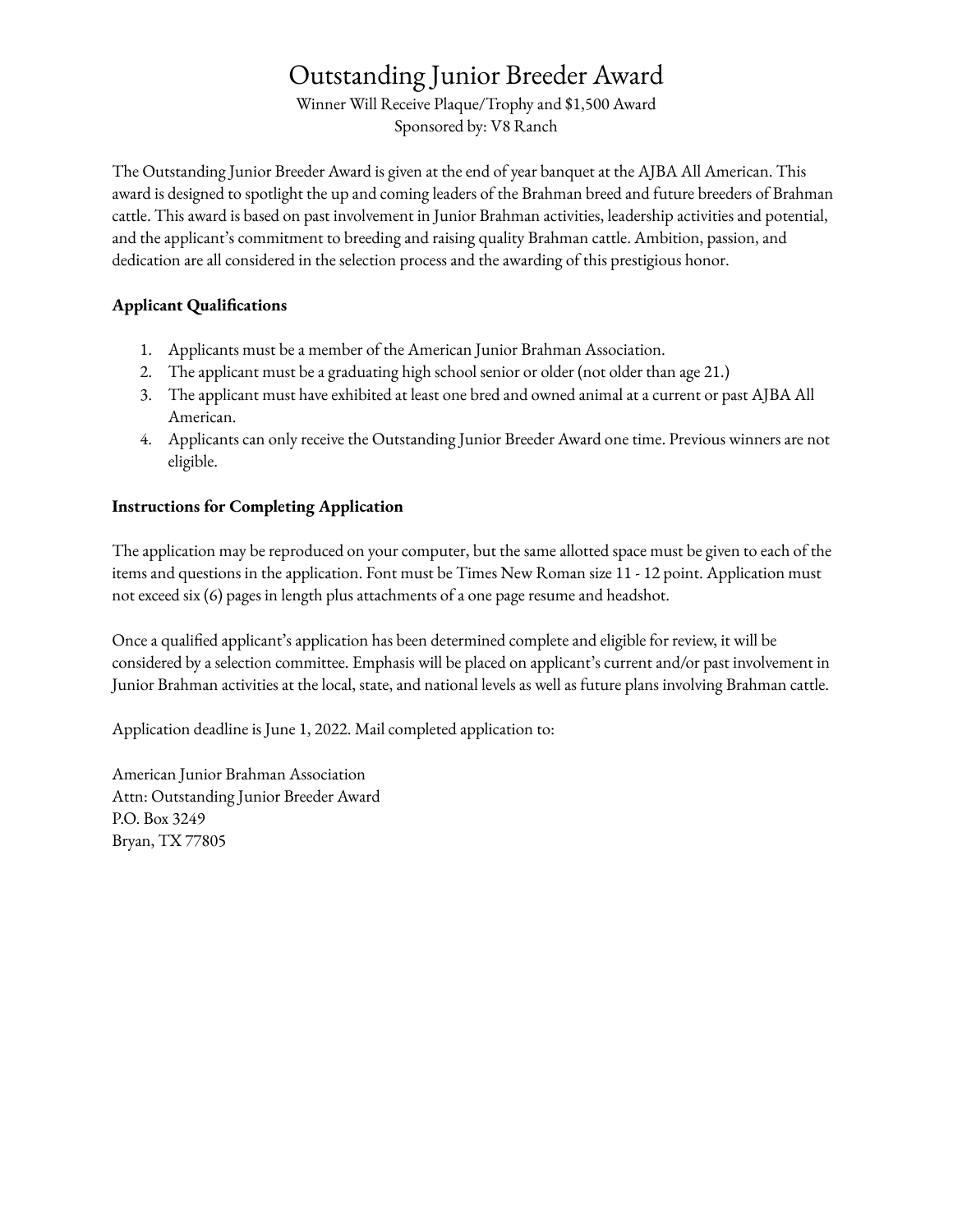## **2022 OUTSTANDING JUNIOR BREEDER AWARD APPLICATION**

|                                                             | Birthdate: ________________ Male Female |  |
|-------------------------------------------------------------|-----------------------------------------|--|
|                                                             |                                         |  |
|                                                             |                                         |  |
|                                                             |                                         |  |
|                                                             | ABBA Member Number: _________           |  |
| Number of years in:                                         |                                         |  |
| ABBA/AJBA: State Junior Brahman Association: 4-H: FFA: FFA: |                                         |  |
|                                                             |                                         |  |
|                                                             |                                         |  |

## **Section 1 - Biographical and Background Information**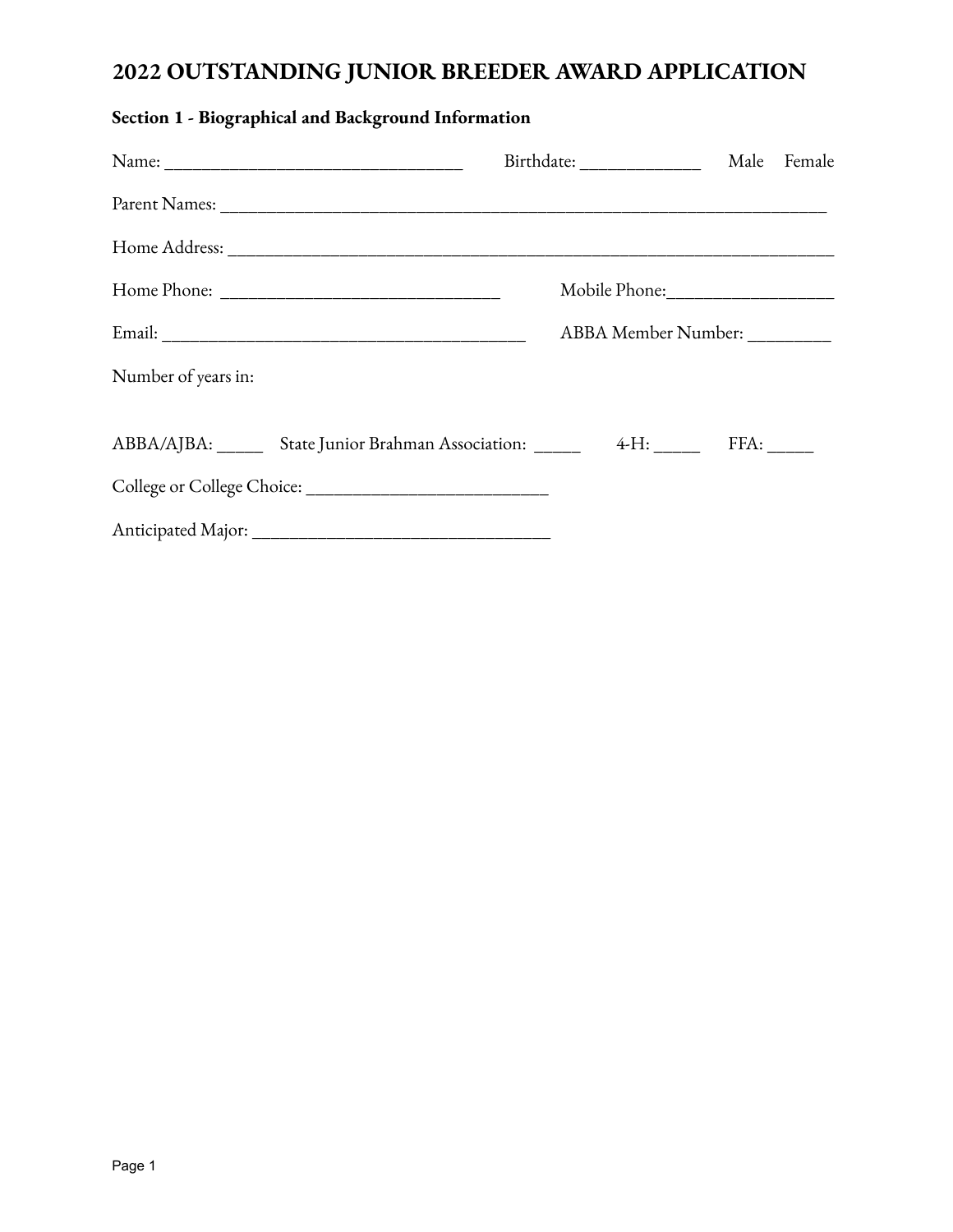### **Section 2 – Brahman Competitive Activities and Involvement**

List your involvement and participation in Brahman related competitive contests (e.g., showmanship, exhibition of Brahman cattle, honors, awards, achievements, placings, etc.) at the national, state, regional, and local levels. Rank in order of most meaningful to you first.

| Year(s) | Activity and/or Contest | Honors, Awards, Achievements,<br>and Placings |
|---------|-------------------------|-----------------------------------------------|
|         |                         |                                               |
|         |                         |                                               |
|         |                         |                                               |
|         |                         |                                               |
|         |                         |                                               |
|         |                         |                                               |
|         |                         |                                               |
|         |                         |                                               |
|         |                         |                                               |
|         |                         |                                               |
|         |                         |                                               |
|         |                         |                                               |
|         |                         |                                               |
|         |                         |                                               |
|         |                         |                                               |
|         |                         |                                               |
|         |                         |                                               |
|         |                         |                                               |
|         |                         |                                               |
|         |                         |                                               |
|         |                         |                                               |
|         |                         |                                               |
|         |                         |                                               |
|         |                         |                                               |
|         |                         |                                               |
|         |                         |                                               |

What is the most meaningful achievement to you? Why is it meaningful to you and how did it impact you?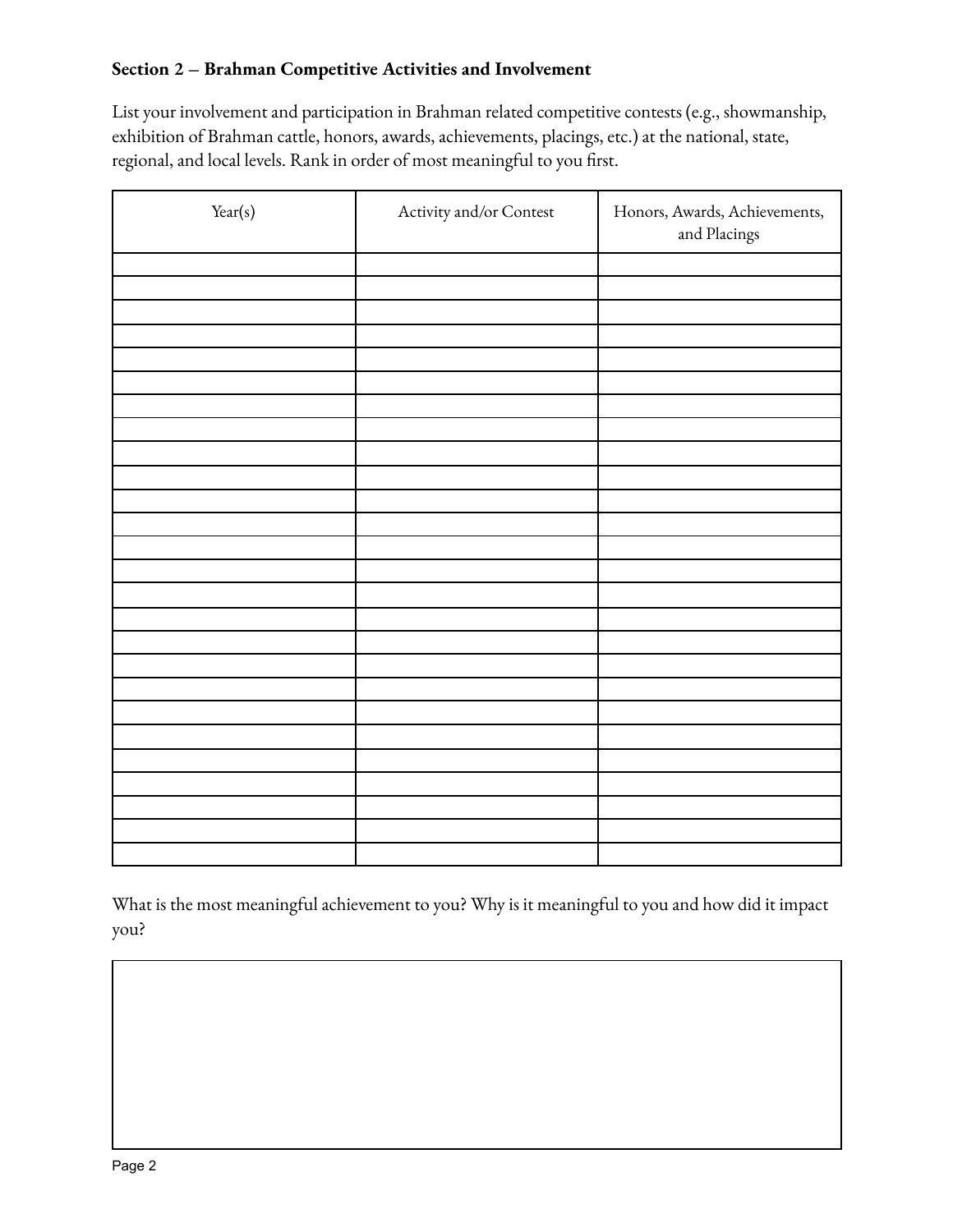#### **Section 3 – Brahman Leadership Activities**

List Brahman associations and organizations of which you are and/or were an active member. List leadership positions, committees, conferences attended, and duties performed in these leadership roles. Rank in order of most meaningful to you first.

| Year(s) | Association/Organization | Offices, Committees,<br>Participation, and Duties |
|---------|--------------------------|---------------------------------------------------|
|         |                          |                                                   |
|         |                          |                                                   |
|         |                          |                                                   |
|         |                          |                                                   |
|         |                          |                                                   |
|         |                          |                                                   |
|         |                          |                                                   |
|         |                          |                                                   |
|         |                          |                                                   |
|         |                          |                                                   |
|         |                          |                                                   |
|         |                          |                                                   |
|         |                          |                                                   |
|         |                          |                                                   |
|         |                          |                                                   |
|         |                          |                                                   |
|         |                          |                                                   |
|         |                          |                                                   |
|         |                          |                                                   |
|         |                          |                                                   |
|         |                          |                                                   |
|         |                          |                                                   |
|         |                          |                                                   |
|         |                          |                                                   |
|         |                          |                                                   |
|         |                          |                                                   |

Which is the most meaningful to you? How did you grow from it? How did it shape "leadership" to you?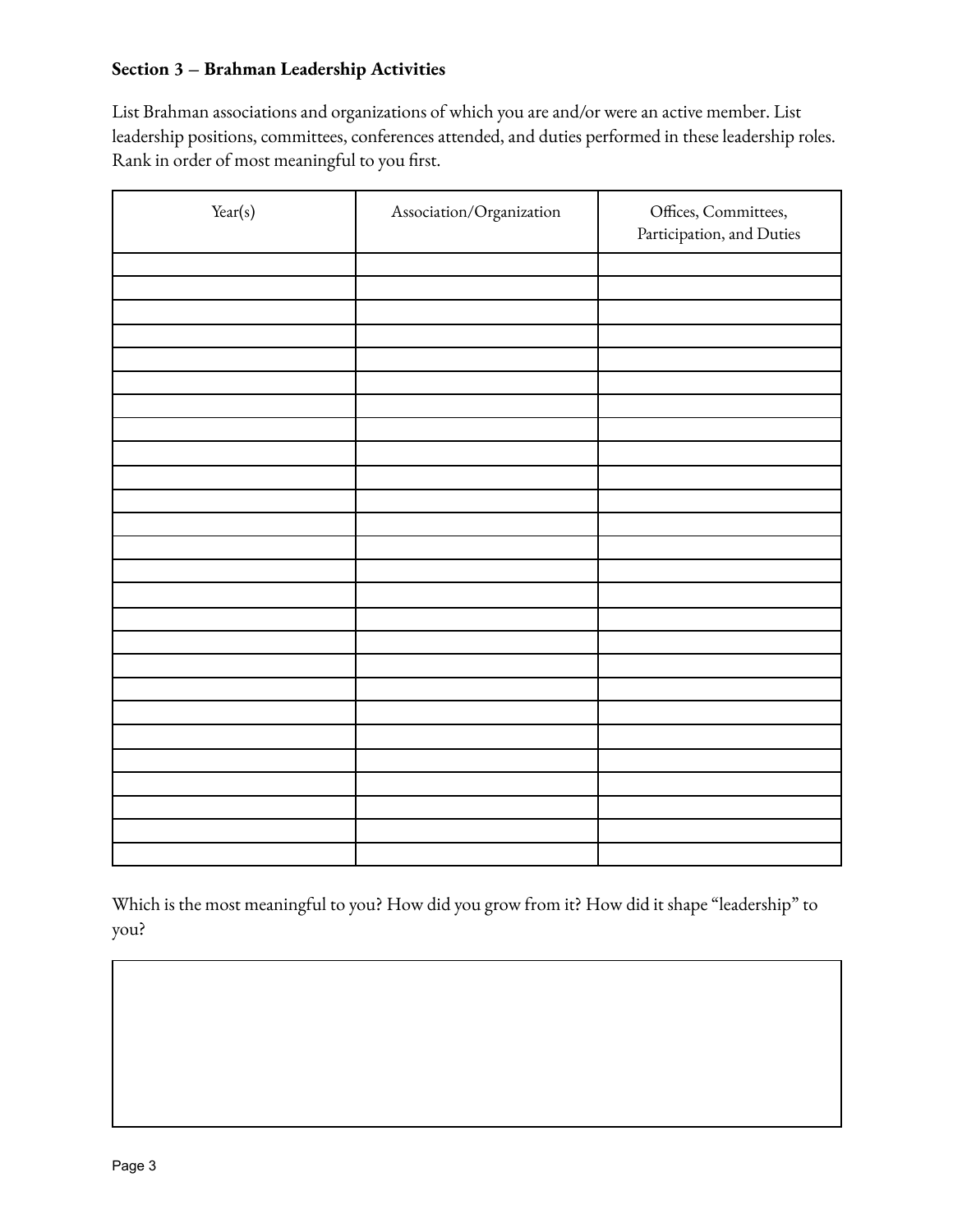## **Section 4 – FFA, 4-H and Other Agricultural Organization Involvement**

List your involvement in 4-H, FFA and other agricultural related organizations (i.e., beef associations, trade associations, etc.) and activities. Include leadership positions, committees, honors, competitive contests and other notable awards and accomplishments of the national, state, regional and local levels. Rank in order of most meaningful to you first.

| Year(s) | Association/Organization | Offices, Committees,<br>Honors, and Awards |
|---------|--------------------------|--------------------------------------------|
|         |                          |                                            |
|         |                          |                                            |
|         |                          |                                            |
|         |                          |                                            |
|         |                          |                                            |
|         |                          |                                            |
|         |                          |                                            |
|         |                          |                                            |
|         |                          |                                            |
|         |                          |                                            |

## **Section 5 - Other High School/Collegiate Organizations, Community, Civic or Church Activities**

List current and past involvement including leadership positions held, honors, awards and committees, brief examples of how your accomplishments have helped others, as well as any significant contributions you have made to the organization (i.e., student government, academic, social, professional, etc.). Rank in order of most meaningful to you first.

| Year(s) | Association/Organization | Offices, Committees,<br>Honors, and Awards |
|---------|--------------------------|--------------------------------------------|
|         |                          |                                            |
|         |                          |                                            |
|         |                          |                                            |
|         |                          |                                            |
|         |                          |                                            |
|         |                          |                                            |
|         |                          |                                            |
|         |                          |                                            |
|         |                          |                                            |
|         |                          |                                            |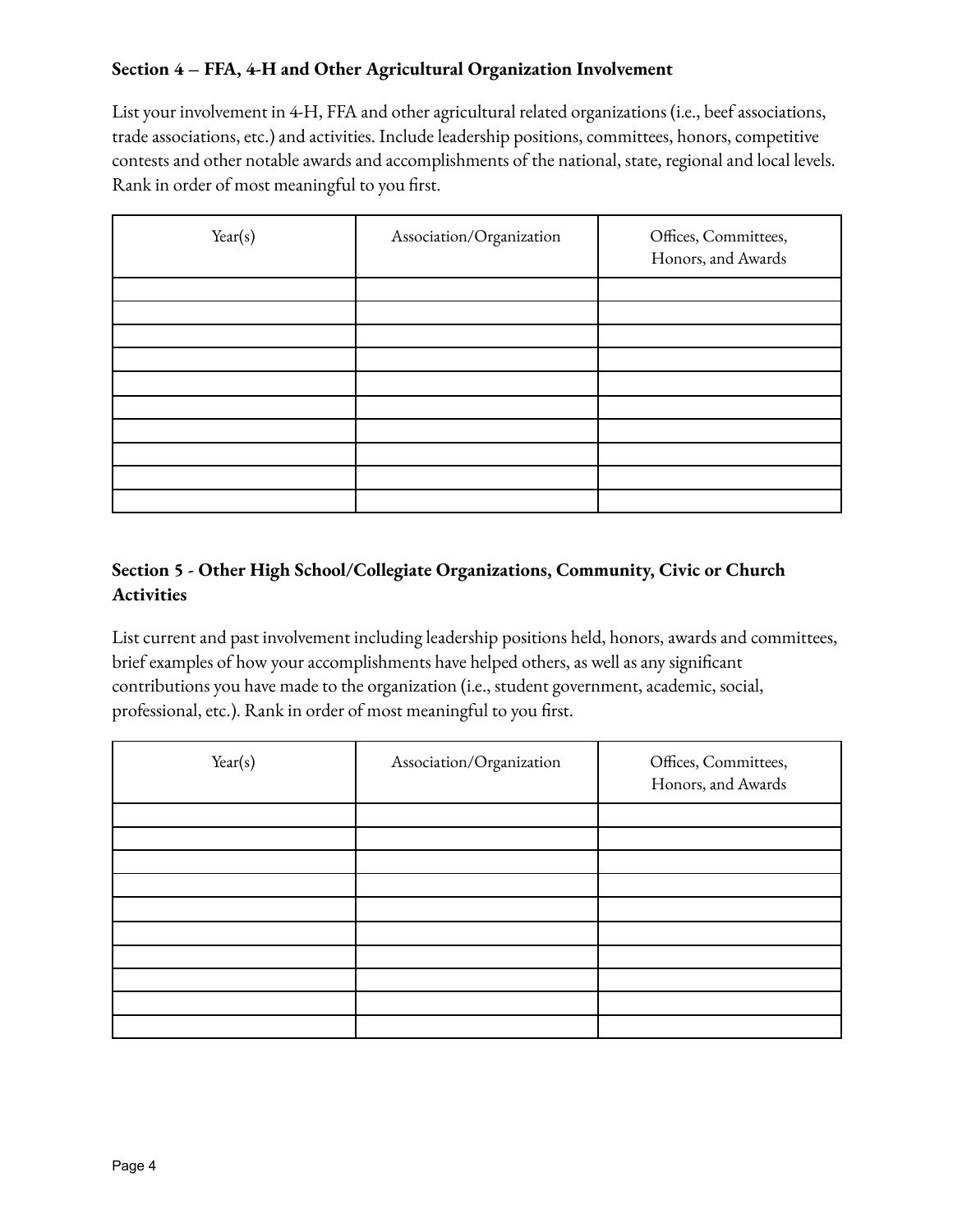## **Section 6 – Application of Livestock Industry Knowledge and Brahman Experience**

In the space provided, summarize your experience and knowledge in livestock production, marketing, judging and any other aspect of the livestock industry.

Identify an issue of concern to the Brahman breed relative to the entire beef industry and offer your recommendation(s) to solving that challenge which results in a positive outcome for Brahman producers.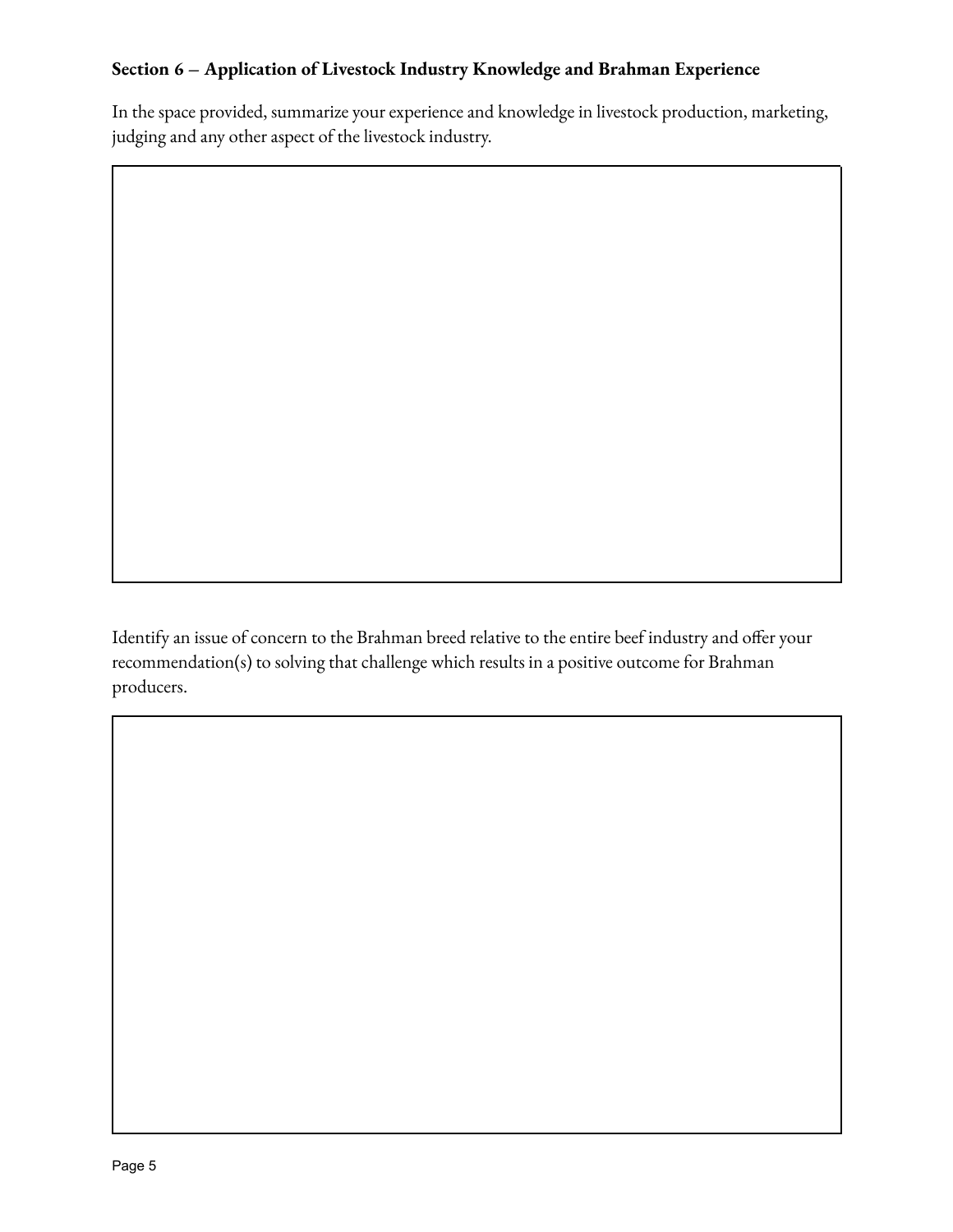## **Section 7 – Leadership and Future Plans**

Describe your leadership potential, career goals and ambitions for the future. How has your involvement with the Brahman breed impacted you? How will you promote, advocate and support the Brahman breed and beef cattle industry in your plans?